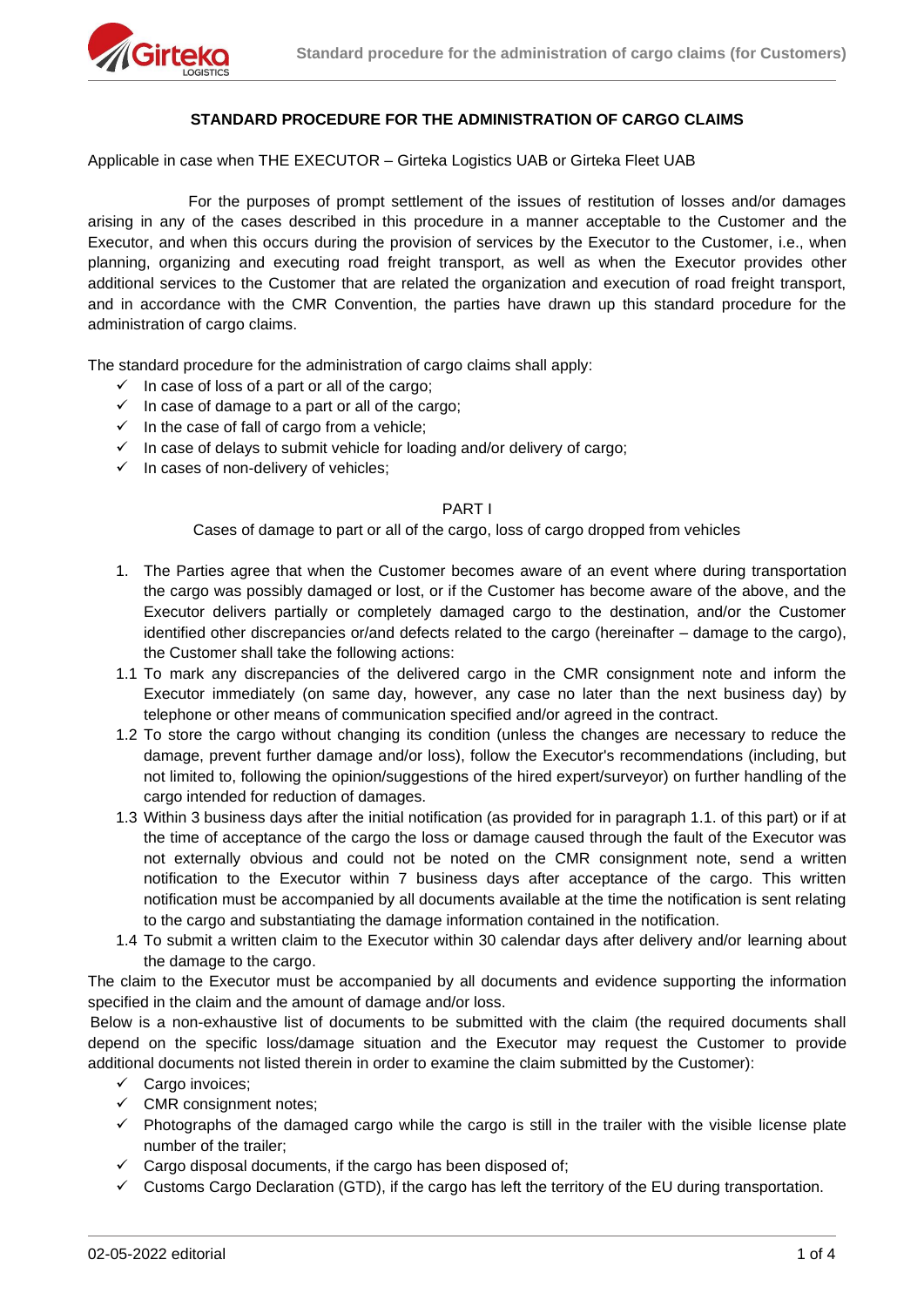

- Documents substantiating the losses incurred (e.g., calculations, invoices for rescuing cargo, repackaging, handling, post-event storage costs, necessary transport costs after the event, and/or etc.);
- ✓ Police statement, protocol and/or other documents, in case of a traffic accident or cargo theft (if the Customer holds them or can receive them);
- ✓ Other documents.
- 1.5 Within 14 calendar days from the receipt of the request from the Executor to respond to the Executor's requests submitted during the examination of the Customer's claim, and to submit the requested documents.

If the Customer fails to provide the requested information and/or documents to the Executor within this term (or within another term individually agreed by the parties), the Executor may decide to reject the claim (or not accept liability for damage to the cargo if the claim has not yet been made) by a written notification to the Customer.

- 2. The Customer may, without providing other evidence, consider the cargo lost if the goods are not delivered within 30 calendar days after the agreed delivery deadline, or if the deadline has not been agreed, within 60 calendar days from the moment the cargo was accepted by the Executor. In this case, the Customer must file a claim within 30 calendar days upon expiration of deadlines specified in this paragraph.
- 3. If the Executor shall first become aware or suspect of the loss/possible loss or damage of the cargo, the Executor within 24 hours from aware will inform the Customer.
- 4. The Parties agree that upon receipt of a notice of damage to the cargo from the Customer, the Executor shall take the following actions:
- 4.1 Within 1 business day from the date of receipt of the notification (as provided for in paragraph 1.1 of this procedure), inform the Customer about the appointment of (or refusal to appoint) an external expert, and make recommendations to the Customer (including, but not limited to, the opinion/suggestions of the hired expert/surveyor) on further actions with the cargo intended to reduce damage.
- 4.2 Upon receipt of the Customer's notice of damage to the cargo and/or the claim, and when additional information is required to make a decision on the demands specified in the claim, the Executor may request the Customer to provide additional evidence or documents substantiating the information indicated in the claim, and the amount of damages and/or loss.
- 4.3 When the amount of demands submitted by the Customer in the claim for damages does not exceed EUR 10,000 (ten thousand):

The Executor shall make a decision on the satisfaction, partial satisfaction or rejection of the demands set forth in the Customer's claim and provide the Customer with a written response to his claim within 30 calendar days after receipt of the conclusions of the expert examination (if the expert examination has been appointed and performed) and all documents required to examine the claim. The response shall set out the reasons for the decision and, where applicable, the amount of damages to be awarded.

- 4.4 When the amount of demands submitted by the Customer in the claim for damages exceeds 10,000 (ten thousand) euros, the Executor shall additionally inform the Customer about the expected terms of the decision on satisfaction, partial satisfaction or rejection of the demands set out in the Customer's claim.
- 5. The Parties also agree that upon receipt of the Executor's decision to satisfy, partially satisfy or reject the demands set out in the claim, the Customer shall respond to the Executor in writing within 30 calendar days, stating that he agrees with the Executor's decision or providing another reasoned response and additional substantiating documents and evidence.
- 6. After the Customer approves the Executor's offer to settle the claim, as provided in paragraph 5, the Executor shall pay the compensation provided for in the offer to the Customer within the term separately agreed by the parties.
- 7. If the Customer rejects the Executor's offer for settlement of the claim and/or submits a reasoned reply, additional documents and evidence, the Executor shall re-evaluate the information provided by the Customer in order to reach a mutually satisfactory decision. In this case, the parties shall negotiate separately on the terms of settlement of the demands specified in the claim and shall strive to find a solution that satisfies both parties to the contract as soon as possible.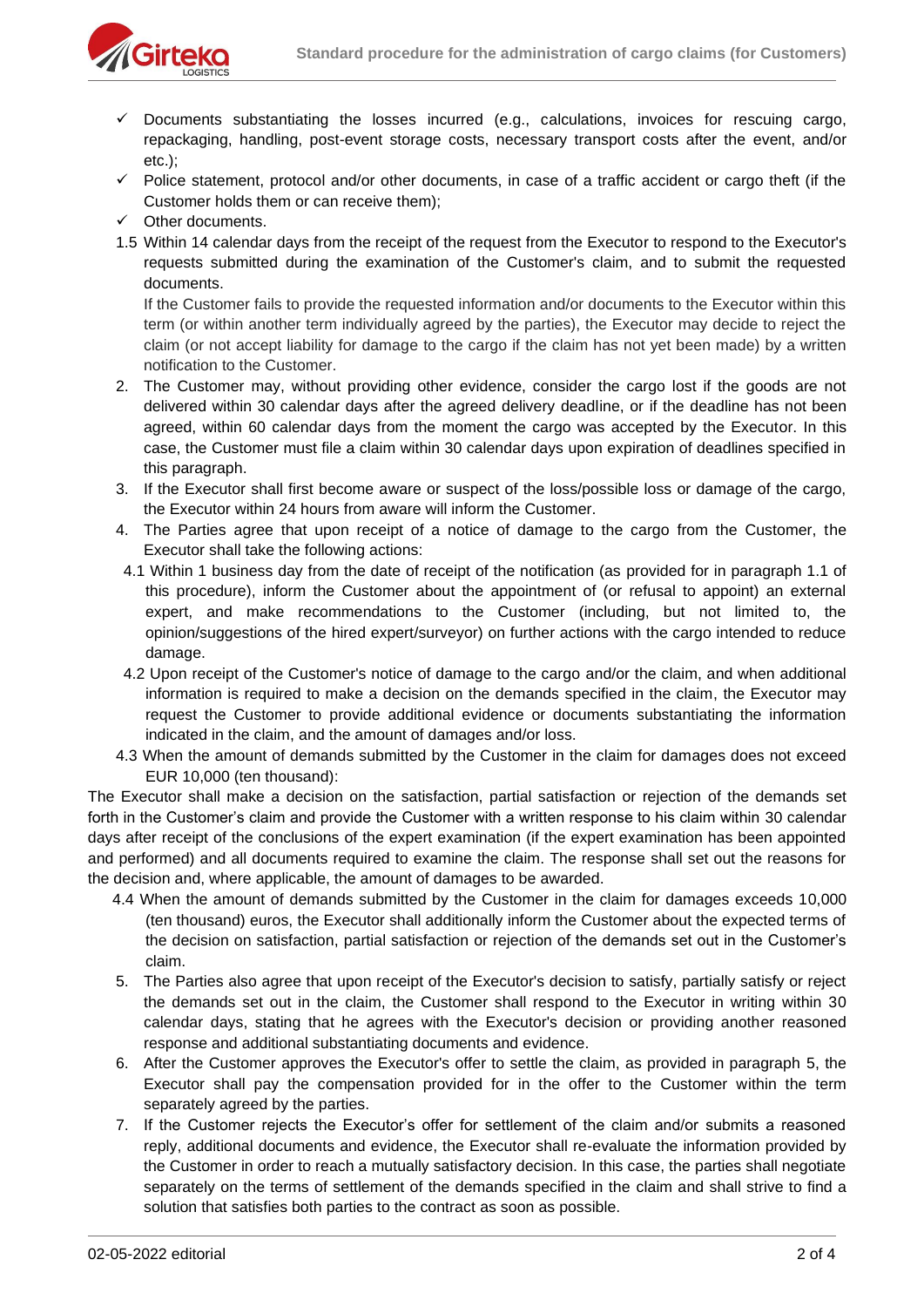

8. Where part or all of the cargo is lost through the fault of the Executor and the Executor is liable for damages, the amount of compensation shall be calculated in accordance with Article 23(1-4) of the CMR Convention.

## PART II

Cases of delay to submit vehicle for loading and/or delivery of cargo and/or non-delivery of vehicles

- 1. The parties shall agree on the dates and/or terms of loading and/or delivery of the cargo in the contract concluded (the order submitted by the Customer and confirmed by the Executor shall be equated to a contract). The cargo shall be deemed not to have been loaded on time for reasons belonged on Executor if the vehicle has not arrived at the place of loading within the time limits agreed by the parties, and it shall be considered that the cardo has not been delivered in due time, if it has not been delivered at the time agreed upon with the Customer, and, if the delivery terms have not been agreed upon, then taking into account the specific circumstances of transportation and, if loading is performed in instalments, taking into account the time normally required to complete the consignment – if the actual transportation time is longer than the time normally required by the diligent carrier to complete a consignment.
- 2. The Parties agree that the Customer shall have the right to submit a claim to the Executor within 21 calendar days from the agreed date of loading, if the Executor delays loading of the cargo within the agreed terms, and if the Executor delays delivery of the cargo – within 21 calendar days from the agreed delivery date.

Below is a non-exhaustive list of documents to be submitted with the claim (the required documents shall depend on the specific situation, and the Executor may request the Customer to provide additional documents not listed therein in order to examine the claim submitted by the Customer):

- ✓ Cargo invoices;
- $\checkmark$  CMR consignment notes;
- ✓ Information and documents substantiating the loss (e.g., documents for the sale of cargo at a lower price, invoices for additional transport, etc.);
- ✓ Other documents.
- 3. The exchange of relevant information and documents during the examination of claims due to delays in loading and/or delivery of cargo and/or non-delivery of vehicles handled between the Customer and the Executor shall take place as described in Part I, paragraph 1.5 of this procedure, and the claims shall be examined and a decision taken in accordance with paragraphs 4-7 of Part I of this procedure.
- 4. In cases where the time of loading or delivery of the cargo is exceeded due to the fault of the Executor, or the vehicle has not been delivered, and the Customer proves that as a result he suffered damages, the Executor shall compensate the losses not exceeding the freight fee.

# PART III

## Final provisions

- 1. Any notifications and claims to the Executor and responses to the Executor's inquiries shall be sent to the Executor's e-mail address and contacts specified in the contract concluded with the Customer, unless the parties agree otherwise.
- 2. During the claim processing period, the Customer shall not withhold payments to the Executor for the services provided and/or shall not set off the amounts of claims against the amounts payable to the Executor for the services provided without a separate written agreement. After the Executor has examined the claim and offered compensation, the parties shall negotiate separately on the terms of its payment, and in the case of equivalent financial mutual obligations, netting agreements shall be possible.
- 3. The Executor shall not be liable for the loss, damage or delay in delivery of the cargo if it occurred without the fault of the Executor but due to the fault of the person disposing of the cargo, as a consequence of his instructions, defects in the cargo or circumstances the Executor could not avoid.
- 4. The Executor informs the Customer that performing the contract concluded with the Customer and/or the cargo claims administration procedures will not be able to provide the Customer with information